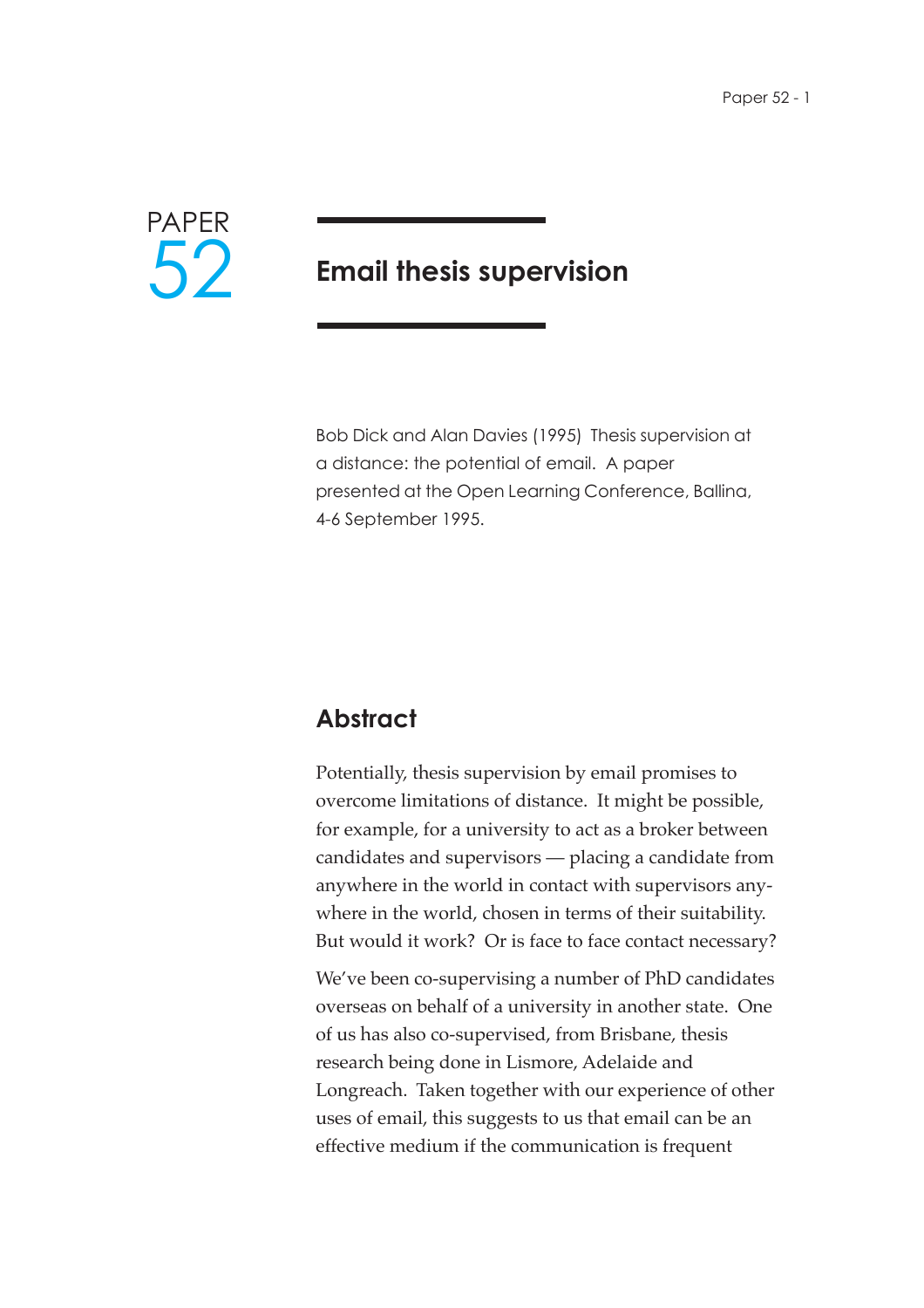enough, particularly if we also supplement it in other ways. This paper recounts our experience.

As a communication medium, email offers an important benefit — two people don't have to be in the same place, at the same time, to have a discussion. Yet it is swift enough that it captures qualities of dialogue that are missing in slower conventional mail. In short, it overcomes some important limitations of time and place.

This has implications for thesis supervision. Conventionally, the candidate chooses supervisors from those that are available at a particular university. As well, most universities have requirements about the supervisors being competent in the area of the thesis. A consequence is that candidates must often choose a topic which matches closely the interests of available and willing supervisors. This may not have been the candidate's preferred choice.

Email has the potential to overcome this limitation. It isn't just that people can be in different places. With adequate computer and network access, they can be *anywhere*. Potentially, the university can arrange contact between candidates anywhere in the world with supervisors anywhere in the world. The university can become a broker between candidates and supervisors. The result might be a much better fit between candidate and supervisory panel.

The two of us now have a little over a year's experience co-supervising five PhD candidates in Singapore. In addition, one of us has co-supervised, from Brisbane, candidates in Longreach, Adelaide and Lismore. With this experience, supplemented by our experience with other uses of email and the like, we can begin to evaluate the success of email for thesis supervision.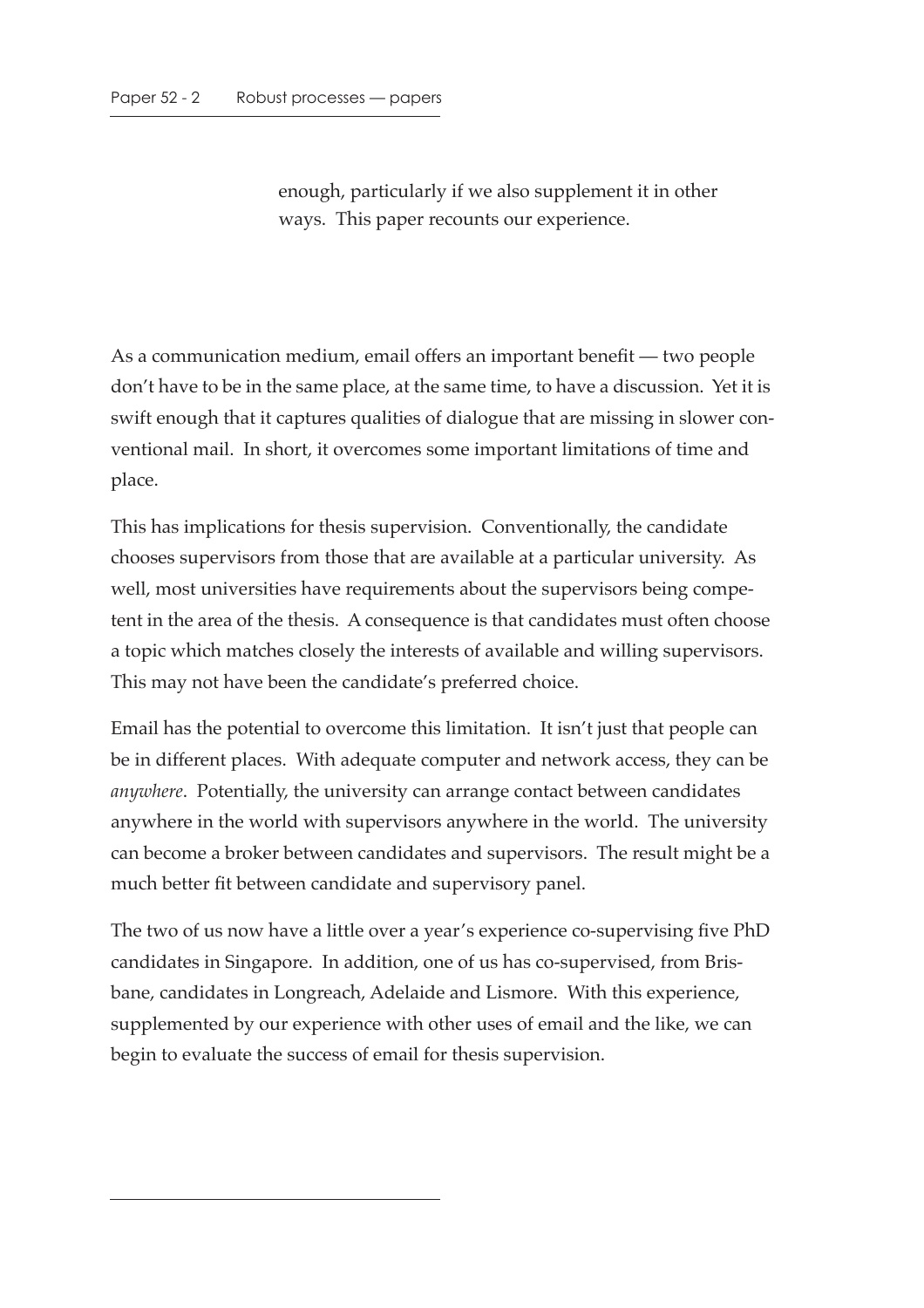We begin by describing email as a communication medium. We then comment in turn on the benefits of using learning groups, tutorial material, and other media. We say a little about communication skills and email. Finally, we conclude that email is effective, but benefits if it is complemented by these other features.

#### **Email as a communication medium**

As a communication medium, email clearly lacks the immediacy of face to face contact. The gestures and expressions which carry much of the emotional meaning in speech are lacking. There are not even the paralinguistic features like tone of voice that are available in telephone contact. For those who like to think graphically, the difficulty of embedding diagrams in plain text can be a frustration.

At the same time, email has much to commend it. Above all it makes it easy for busy people who may travel a lot to stay in contact. Send a message to your supervisor, and it's usually there within minutes even if you are continents apart. It sits in the supervisor's electronic mailbox until collected, so different time zones are not a problem. If you wish to send it to more than one supervisor, that is simple too.

If most communication is by email, a written record accumulates. The candidate is documenting the work, and communicating with supervisors, in a single exercise. The historical record includes both the work by the candidates, and the comments on it by the supervisors. The supervisors can send material to each other, as well as to the candidate. Everyone, candidate and supervisory panel, can retain as much of this as they wish. They have a choice, too, of retaining it in hard copy or electronically.

Commenting on documentation is very easy. Most mailing software allows you to "quote" the original text, usually by marking it in the margin. The supervi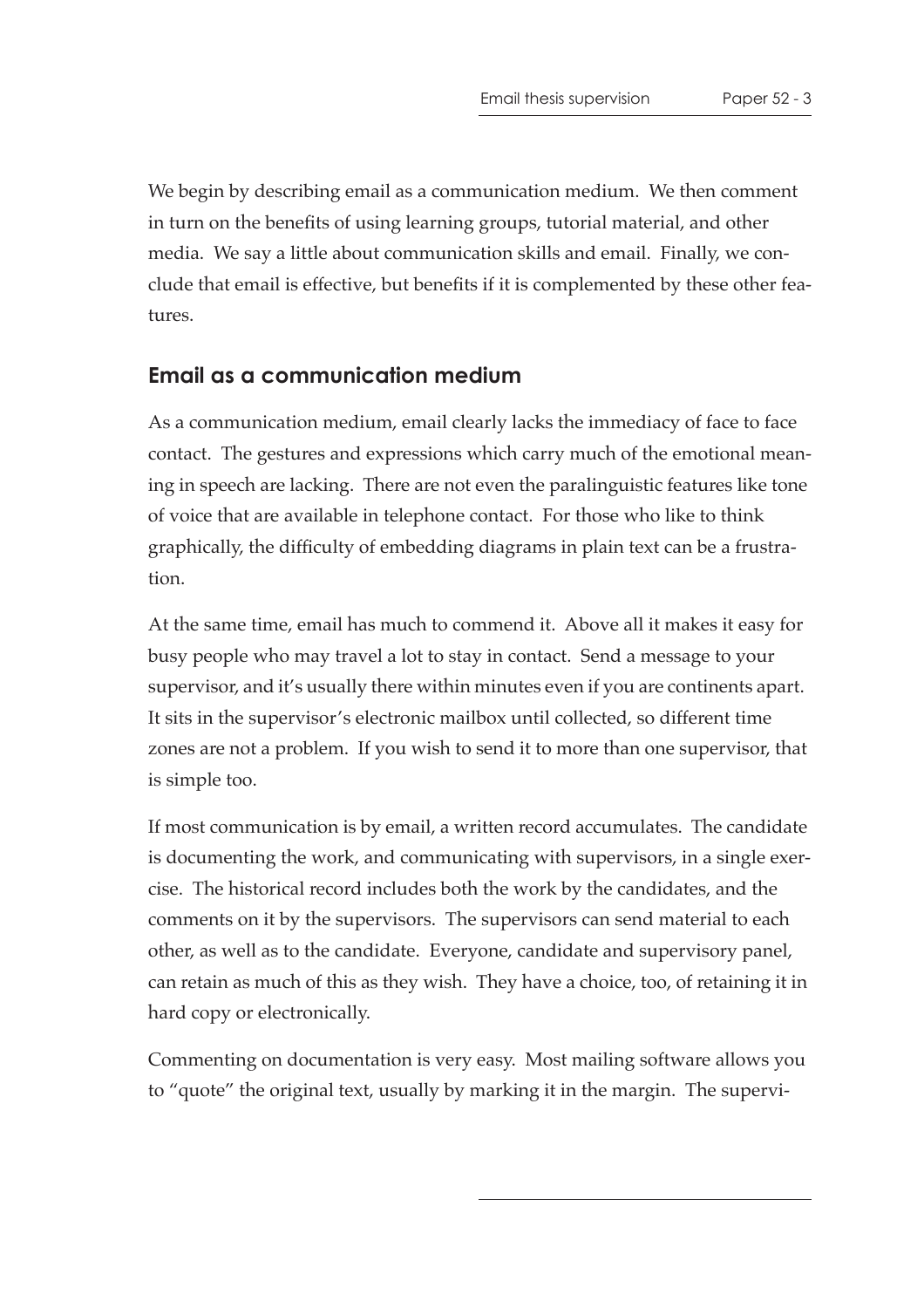sor's comments can be interleaved with the draft material. This is an alternative to squeezing comments into the margins or writing them on a separate sheet. The result looks like this:

> and French and Bell (1989) explain that action research is > the foundation for organisation development. A further I think it was 1990. There is a later (fifth) edition: 1995. You may want to define "organisation development". And I'll be interested to see how you relate organisation development to the theme of your study -- it isn't immediately apparent to me.

For brief comments this can be done on-line, for a quick and convenient response. Longer drafts and comments, we think, are more effectively handled in a word processor. The short lines and short paragraphs are deliberate: they are more easily read on screen.

In addition, the act of writing can encourage a discipline of thought which is less evident in conversation. The spoken word, once spoken, cannot really be retracted. The written word can be read, and reviewed, and polished before it is sent. The logic, or lack of it, can be more obvious. The emotional dimension is not as strong; and for some purposes this is an advantage. It makes it easier for people to achieve some objectivity. (This also has its disadvantages. We speak later of using other communication methods to overcome them to some extent.)

In short, many of the advantages accrue because of the ease with which information and comments are shared with candidate and all supervisors. In an extension of this, it is possible to create learning groups. These are groups of candidates who communicate with, and help, each other.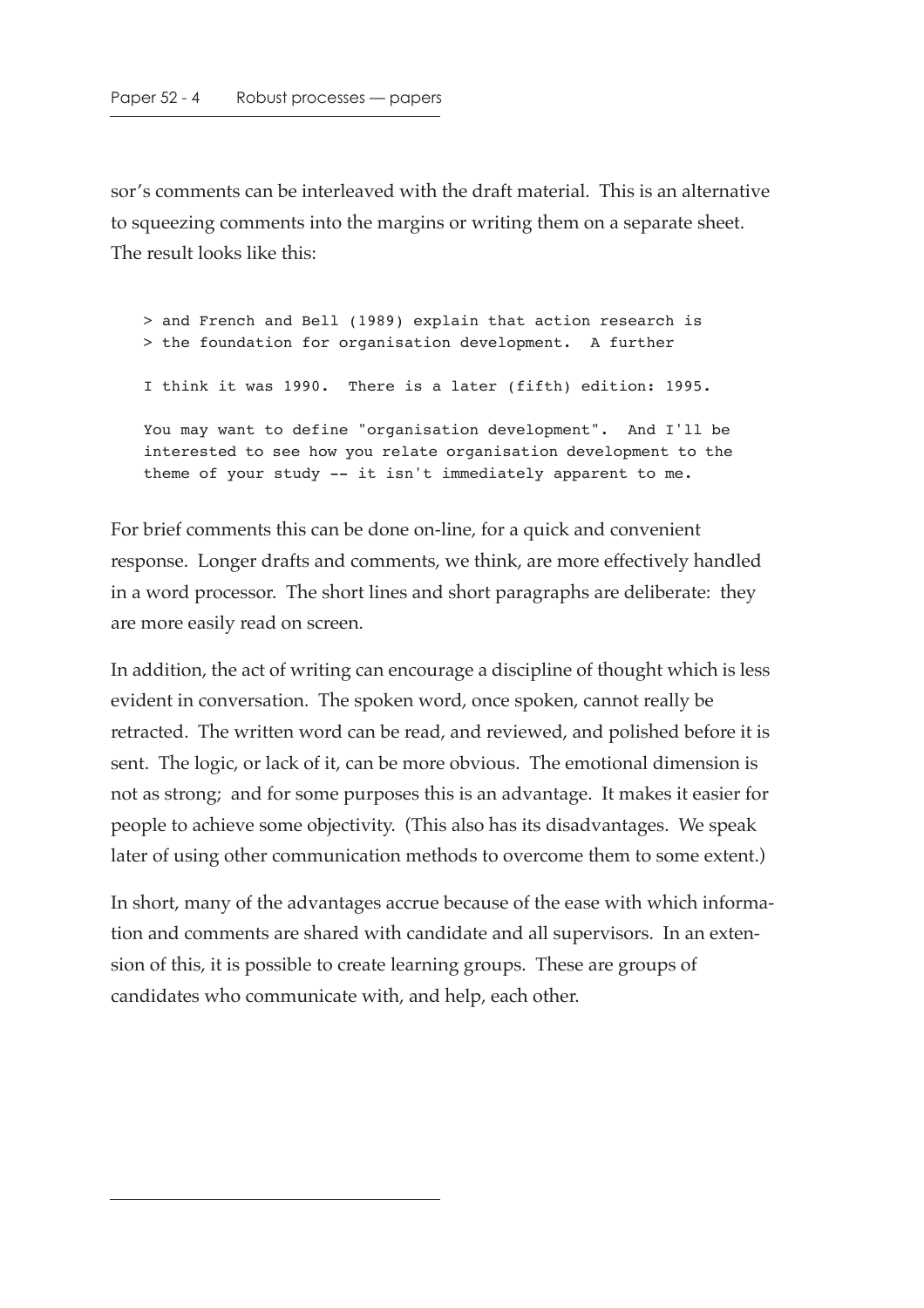#### **Learning groups**

In our experience, many candidates report that thesis research is lonely work. Physical isolation can amplify the loneliness. The candidates in Singapore are not as isolated as some. All of them work, and are doing their PhD part time. They have regular contact with work colleagues. As they are using action research for their methodology, they can use their work situation as the object of study. Even so, they have found it useful to meet regularly as a group. We suspect that a learning group could be even more useful for people doing research which does not involve interaction with people.

The learning group in Singapore meets face to face at intervals of about a month. They have been using the concepts of "action learning" (Revans, 1983) in doing this. As with action learning, their task is to help each other learn from their experience.

As they all live in Singapore it is relatively easy for them to meet face to face. If this were not so, however, an email learning group would enable them to provide material help and psychological support. We don't have direct experience of email learning groups for thesis candidates. However, one of us has used email learning groups to accompany an on-line course in action research. This appears to have functioned well, and to have been useful for the people concerned.

The Singapore group uses email to keep their learning group in touch and organised. Email allows more regular contact than their meetings can provide. They circulate an agenda before each meeting. We get copies of this, for our information. Similarly, their reports to us about their thesis are circulated to all members of their learning group. Because of this, they are well informed about each others' work. Their help to each other can be help informed by good understanding.

In short, email supervision and learning groups are a beneficial combination. Each enhances the use of the other. The learning group also helps to overcome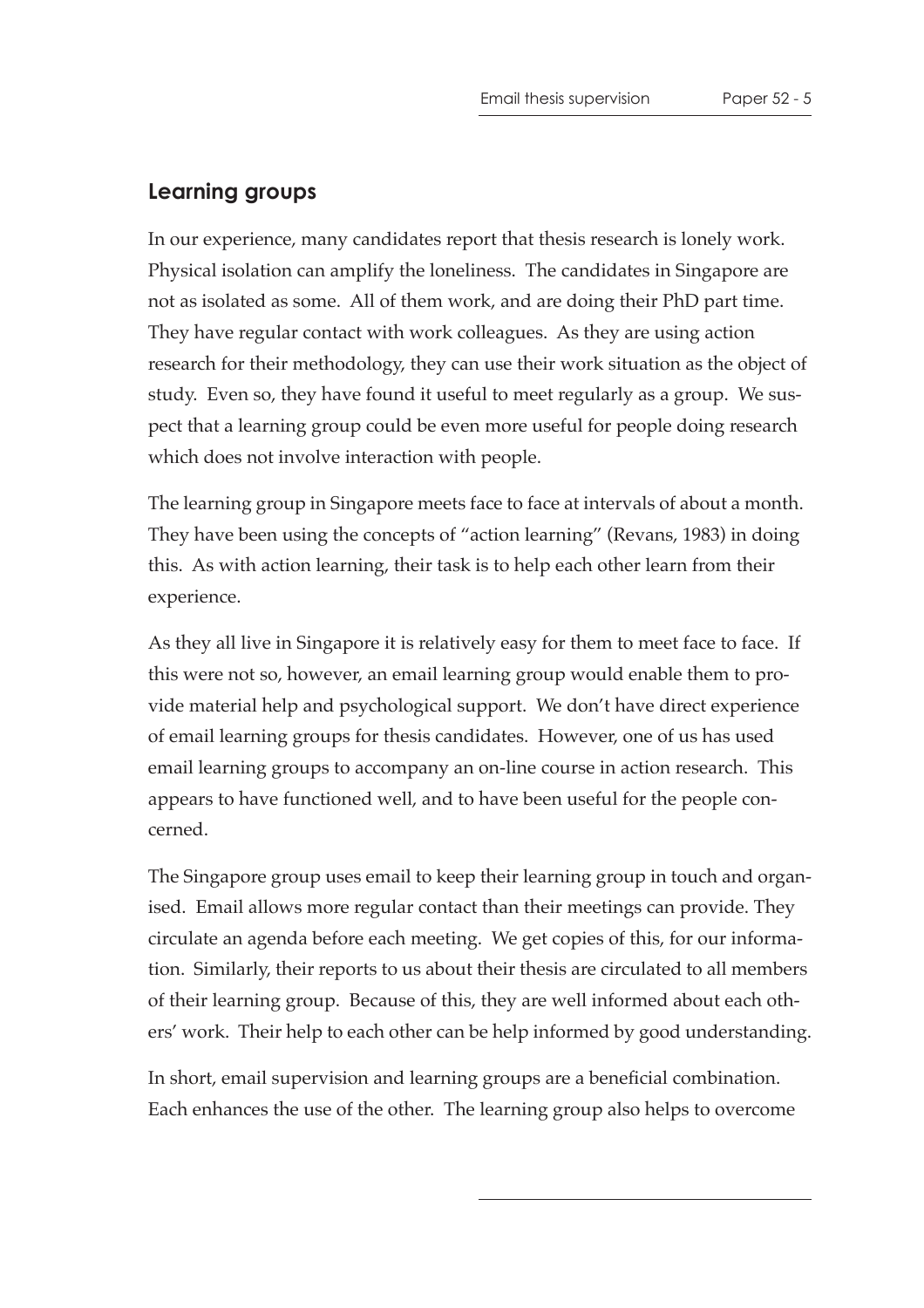some of the limitations of email as a medium for supervision. There are other on-line resources which can also assist.

#### **On line tutorial resources**

We had encouraged each member of our learning group to get an email account. It was then a small step to provide some further encouragement to make use of resources available through email. Two mailing lists at Southern Cross University proved useful for this purpose. One is a conventional mailing list for action research (ARLIST-L@SCU.EDU.AU). All of the learning group are using an action research methodology for their thesis. The other is an on line course in action research (AREOL: action research and evaluation on line). They have served a useful purpose for those who have used them.

**ARLIST-L** The mailing list serves to introduce them to a wider community of scholars who are using action research. It carries material which they can use, for instance on literature and methods. In addition, there is an associated archive which contains past material from ARLIST-L, and other resources.

> Perhaps more importantly, it allows them to make contact, as peers, with other members of the action research community. They are not limited to seeking advice from supervisors. They can post general inquiries to the list; in doing this, they reach almost 400 subscribers in almost 30 different nations, many highly experienced. They can also approach individual people about specific points which arise on the mailing list.

> This has become quite apparent with the Singapore learning group. Using arlist as the starting point, they have made valuable contacts. They have also taken charge of their own learning, organising overseas travel and other forms of contact to assist them (individually and collectively) with their research and learning.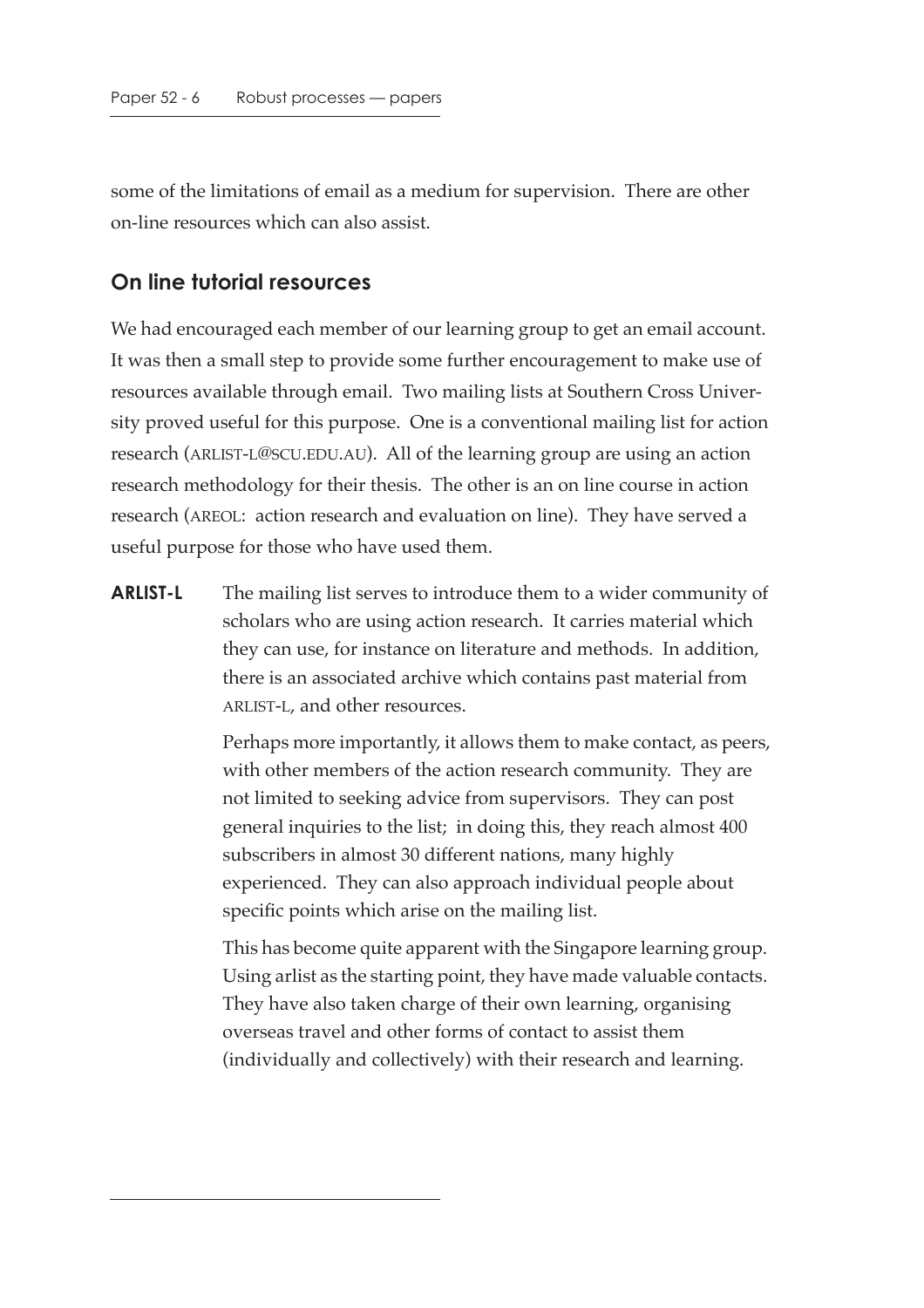**AREOL** The information gained from a mailing list is not always very focused or systematic. It tends to be driven by whatever concerns or interests the subscribers at a given moment. The AREOL course is a more systematic introduction to action research as a methodology.

> It consists of two parallel mailing lists. One carries the material, in about sixteen weekly sessions. The other is a discussion list where subscribers may ask questions, seek clarification, and offer examples. One AREOL program is offered each semester. The current program is the second, and is almost half completed. Evaluation so far has been positive enough that the program may be offered for credit next year.

For this particular learning group, the mailing list and on line course are appropriate. If they were using a different methodology, there are other mailing lists they could use. In some instances, there might also be other on line courses which would be appropriate.

## **Other media**

It is becoming apparent, at least to judge from experience so far, that some people find email alone is not adequate. The Singapore learning group have made good use of our time when we have visited them. For our part, we find it useful to know the face and voice which goes with a particular name.

Similarly, an email learning group (formed as part of AREOL) spontaneously organised telephone contact. Some of them commented at the time that they found it much easier to communicate by email after they had talked on the telephone.

On other occasions, facsimile has been a useful adjunct to email. It has been particularly useful to send material which is more easily conveyed graphically than